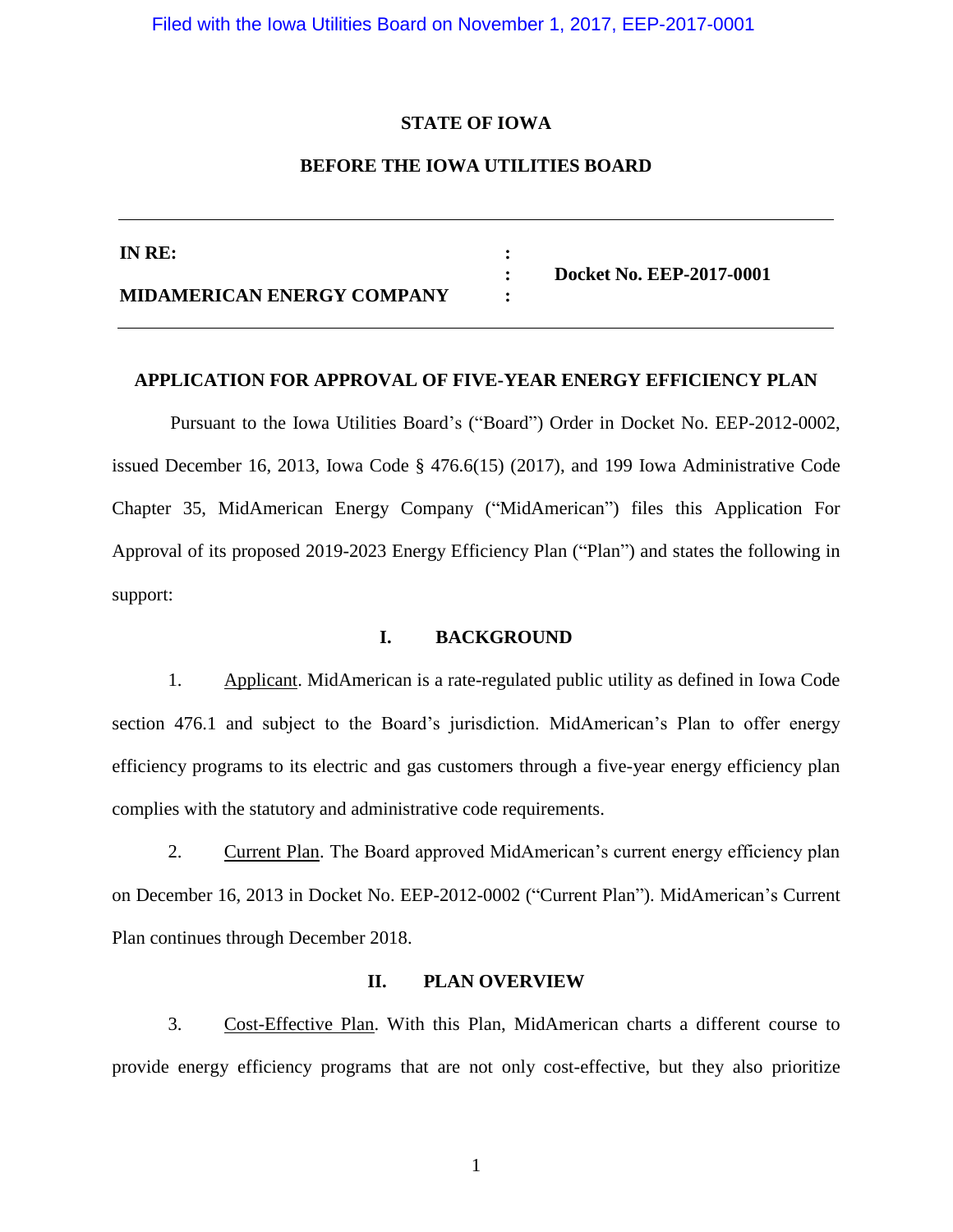### Filed with the Iowa Utilities Board on November 1, 2017, EEP-2017-0001

reducing cost impacts to customers. MidAmerican's energy efficiency programs have helped customers realize significant energy savings over the years, in part resulting in a reduction of fossil-fueled generation. Over time, however, MidAmerican's energy efficiency programs have increased in size, requiring customers to pay a continually increasing amount for the programs. As of 2016, MidAmerican's energy efficiency spending is among the highest in the nation. The Plan will continue to provide substantial energy-saving opportunities to customers, but it will better manage the costs of energy efficiency to ensure that customer cost impacts are appropriate. Putting customer cost impacts first means that this Plan will result in "right-sizing" MidAmerican's energy efficiency programs compared to past plans.

This new course is critical for several reasons. First, the Plan is consistent with MidAmerican's pursuit of its vision to serve the energy needs of its customers with 100% renewable energy. Because of this ambitious renewable vision, the Board should consider the economics of energy efficiency on the same basis as MidAmerican's renewable energy. The Plan, therefore, proposes a different method for determining efficiency program costeffectiveness to better align with MidAmerican's renewable development.

Additionally, the increase of renewable generation in the fuel mix highlights the need to reduce utility spending on energy efficiency. As a percentage of total revenue, MidAmerican's current electric energy efficiency program is 7.7%. This percentage is higher than any state in the nation according to the ACEE Scorecard from 2017, which directly impacts customers. For example, the average residential customer pays approximately \$125 per year for energy efficiency programs and some larger customers pay over \$1,000,000 per year. These numbers alone are significant, but in the context of an increasingly competitive market for energy services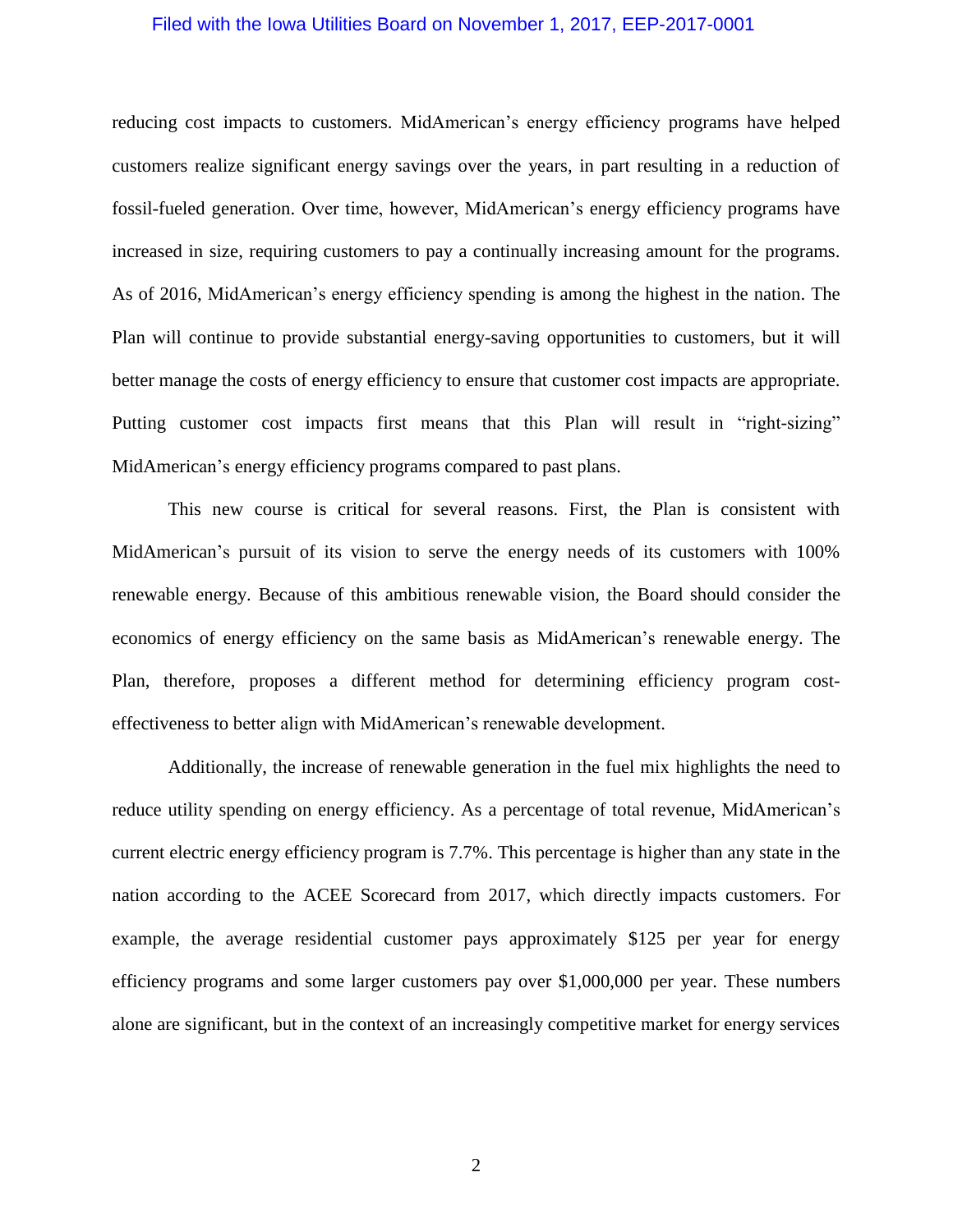### Filed with the Iowa Utilities Board on November 1, 2017, EEP-2017-0001

where some customers have the ability to look at supply options in other states where efficiency spending is significantly less, it is critical to take action now.

The Plan proposes reductions to ensure that energy efficiency spending is not just costeffective, but also cost-conscious. Under the Plan: 1) an average residential customer's cost could be reduced to \$58 per year, an approximately 54% decrease in the cost these customers pay for energy efficiency programs; 2) a commercial customer's cost would decrease \$152 per year; 3) an average industrial customer could see savings of over \$6,500 per year; and 4) some of MidAmerican's largest industrial customers could realize an average annual savings of \$435,000. These reductions will still result in the robust Plan outlined in this docket, but also will keep more money in customers' pockets.

MidAmerican's changing generation portfolio and the significant costs customers pay for energy efficiency programs requires a new course. With this Plan, MidAmerican proposes a right-sized, cost-effective Plan that balances the need to continue reducing future energy use and to keep energy prices low and stable for customers as MidAmerican continues to pursue its 100% renewable energy future. MidAmerican commits to stay within its Plan budget to ensure that programs remain cost effective and customer prices remain low.

4. Plan Details. While MidAmerican seeks to right-size the cost of the Plan, the scope of the Plan remains robust. MidAmerican's Plan includes a comprehensive set of 17 programs designed to help customers manage energy use, reduce costs, protect the environment and increase business competitiveness. The portfolio is designed to meet the varied needs of different customers, including:

- Electric and natural gas customers
- Residential, commercial, industrial, agricultural and governmental customers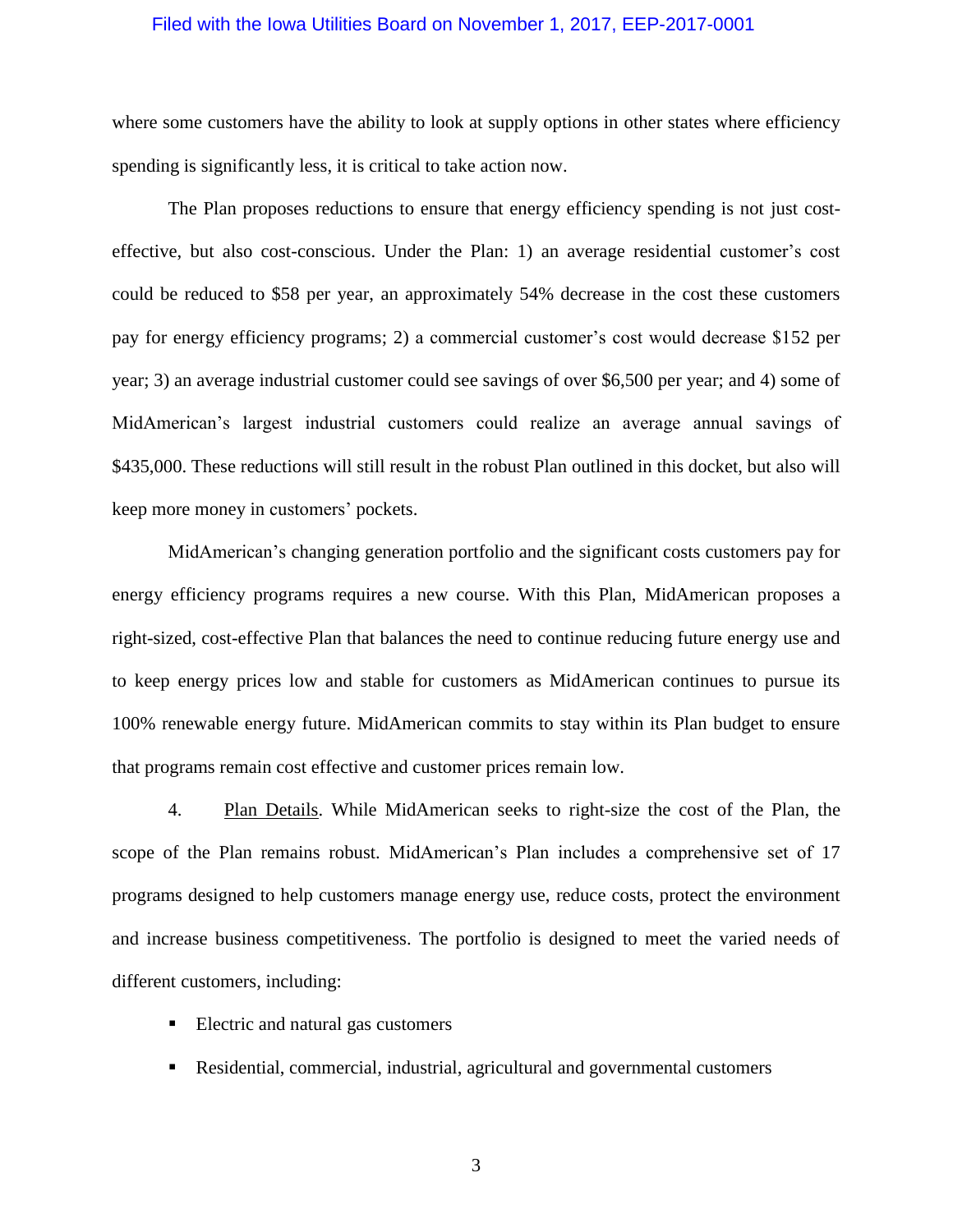- Large and small customers
- Homeowners, commercial building owners, and tenants
- Customers in existing and new buildings
- Customers buying individual pieces of equipment and customers pursuing more comprehensive energy efficiency solutions

The Plan and its program descriptions are contained in Volume II – Plan Description. Specifically, the Plan Description outlines the proposed programs for implementation, including implementation techniques, the number of eligible participants and expected participation per year, and the estimated annual peak demand and energy savings the programs will generate. The Plan also includes a budget for Assessments, which cover the remittances that MidAmerican collects from customers to fund the Iowa Energy Center, the Center for Global and Regional Environmental Research, and Board direct assessments related to energy efficiency plans. MidAmerican's Plan is still a broad plan that will deliver cost-effective and cost-conscious energy efficiency options to MidAmerican's customers.

5. Plan Savings Targets. MidAmerican's Plan is designed to provide cumulative savings of 920 million kilowatt-hours and 29 million therms. By 2023, the Plan is projected to reduce MidAmerican's electric peak demand by 472 MW. Finally, by year-end 2023, MidAmerican's Plan is designed to have invested almost \$359 million in energy efficiency programs with a total net economic benefit of \$438 million to MidAmerican's customers.

6. Programs and Measures Additions or Eliminations. MidAmerican proposes the following Plan changes from the Current Plan:

Industrial Opt-out: Allows certain Rate ICR customers to withdraw from Plan participation

4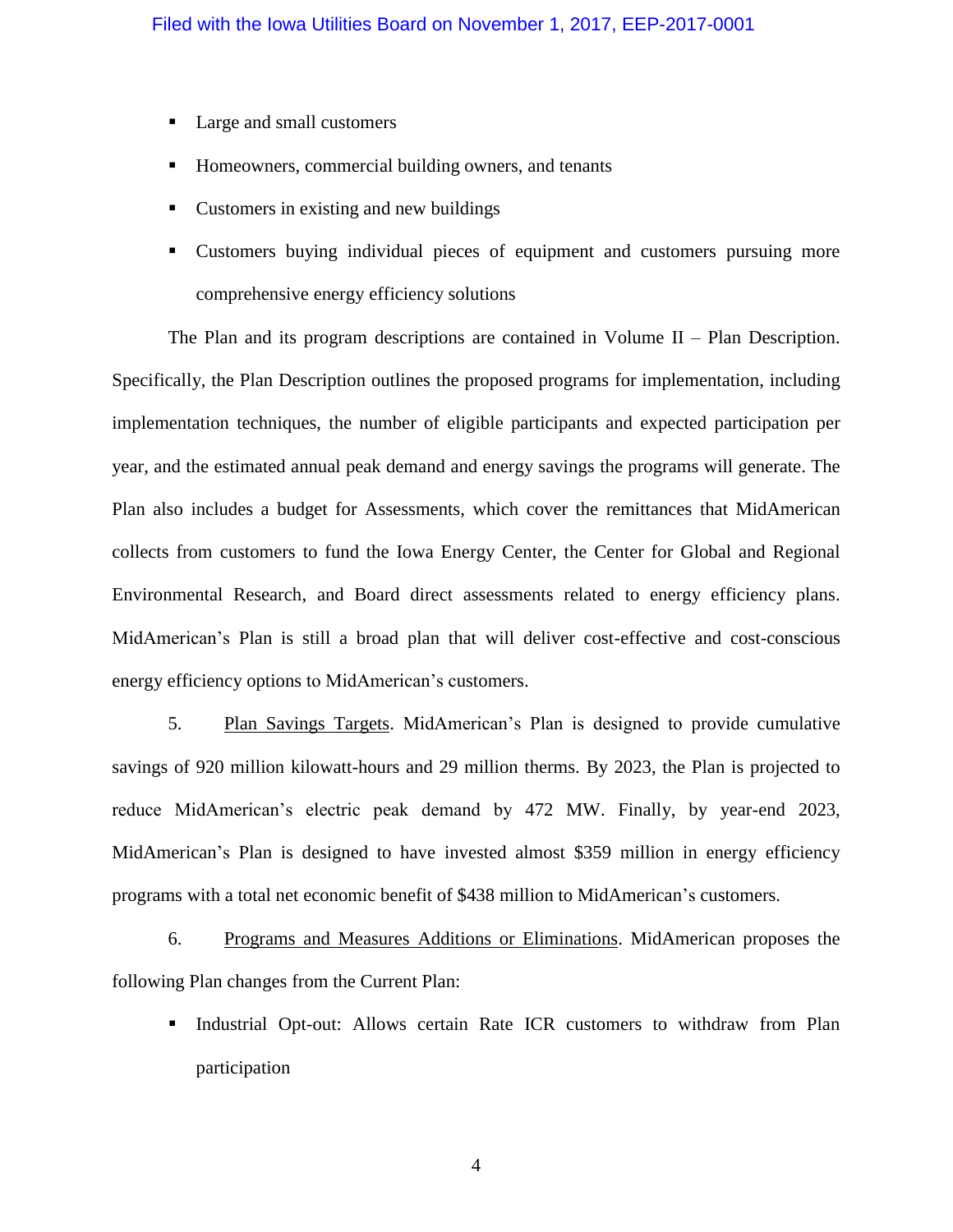- Demand Response program changes, including reduction of the curtailment and seasonal credits and changing eligibility requirements
- Discontinuation of Residential HVAC Tune-up and Agriculture programs. HVAC Tune-up experienced low customer and trade ally participation, and the Agriculture customers will now be served through other existing residential and non-residential Plan programs

7. Required Board Findings. Iowa Code § 476.6(15) requires the filing of utilities' energy efficiency plans. The Board implements these energy efficiency plan requirements in 199 IAC Chapter 35. MidAmerican has provided specific information pursuant to the Board's rules and outlined the information in the Cross-Index, filed with the Plan. The Cross-Index contains a listing of the company witnesses who address specific Board requirements.

8. Collaboration with Other Utilities and Participants. MidAmerican closely collaborated with utility stakeholders in Current Plan implementation and Plan preparation. Stakeholders include other investor-owned utilities, Interstate Power and Light Company and Black Hills Energy; the Iowa Office of Consumer Advocate; and environmental stakeholders such as the Environmental Law and Policy Center and the Iowa Environmental Council. Opportunities to collaborate included:

 Development of the Iowa Technical Reference Manual, which provides uniform methods and formulas for determining energy savings for a wide variety of prescriptive energy efficiency measures and indirectly provides guidance on the proper economic valuation of those measures through uniform assumptions of load shapes.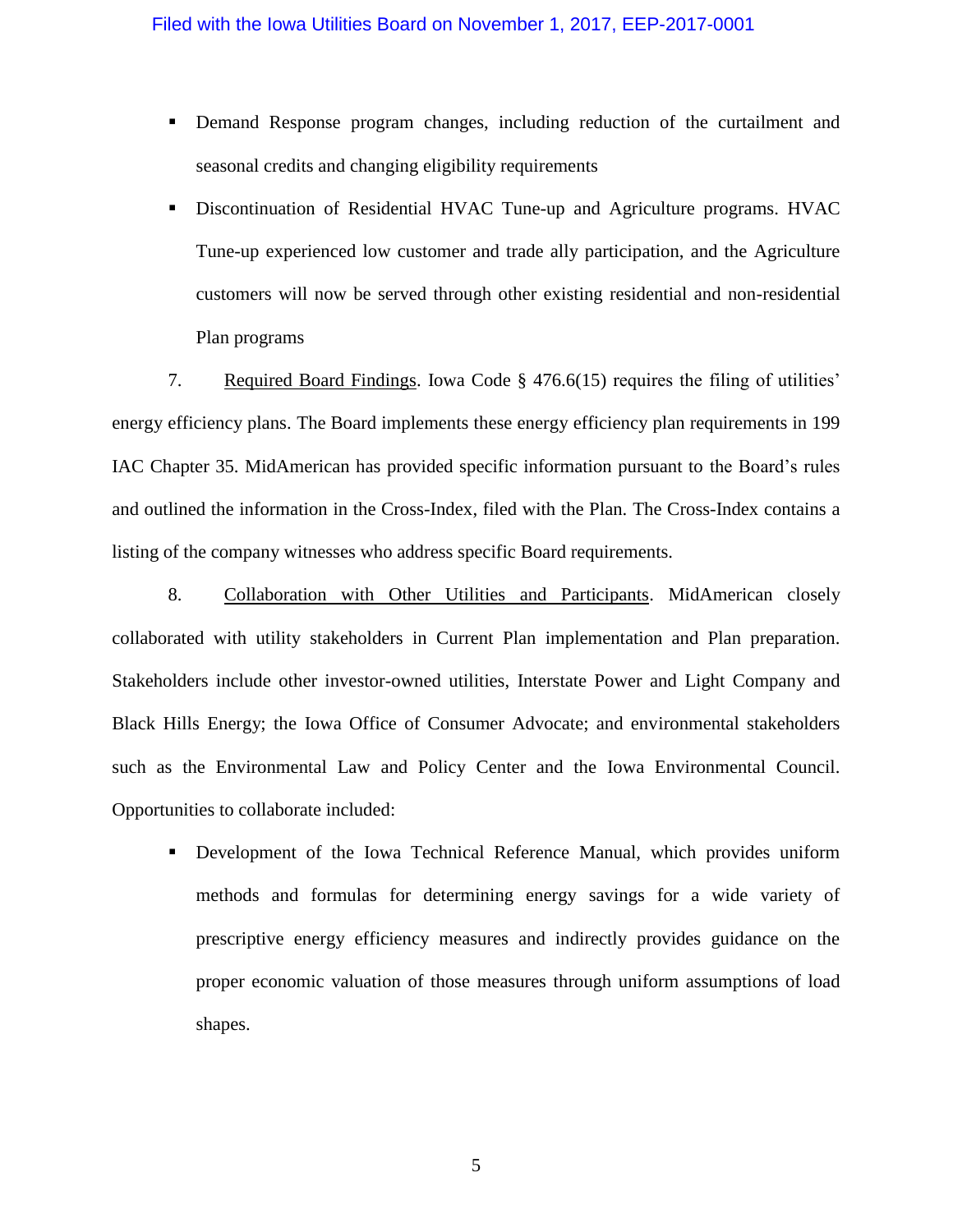- Net-to-Gross research of Iowa energy efficiency programs to help understand the cause and effect relationship between programs and energy savings.
- An Assessment of Energy and Capacity Savings Potential. A copy of the Joint Assessment report is included in Volume III of the Plan.

9. Participation. In developing its Plan, MidAmerican offered interested parties and other utilities the opportunity to participate in two MidAmerican-specific collaborative meetings. MidAmerican solicited stakeholder suggestions for programs, and review and comment on MidAmerican's Plan development.

10. Testimony. Along with the Plan program descriptions, MidAmerican provides supporting testimony and exhibits in Volume I, which address the Board requirements set forth in 199 IAC Chapter 35. The following MidAmerican witnesses present testimony in support of the Plan and Board rules:

- **Charles B. Rea** provides filing background, program summaries and addresses policy issues. Mr. Rea also supports the methodology used to develop the Plan, the Assessment of Energy and Capacity Savings Potential in Iowa, the evaluation plan to be used to measure program results, the specific calculations and modeling performed to establish goals for program participation, goals for energy and capacity savings and the cost-effectiveness analyses performed on the programs.
- **Martha H. Bakeris** provides load research and supports specific class load data for MidAmerican's system.
- **Jennifer L. Long** supports the specific inputs of the electric transmission and distribution avoided costs that are a part of MidAmerican's Avoided Electric Capacity and Energy Costs.
- **Neil D. Hammer** supports MidAmerican's Avoided Electric Capacity and Energy Costs, and provides the forecast of electric need and electric generation avoided costs.
- **Brian J. Wiese** addresses the forecast of natural gas needs and natural gas avoided costs.
- **Renee D. White** provides the MidAmerican customer bill and rate impacts.